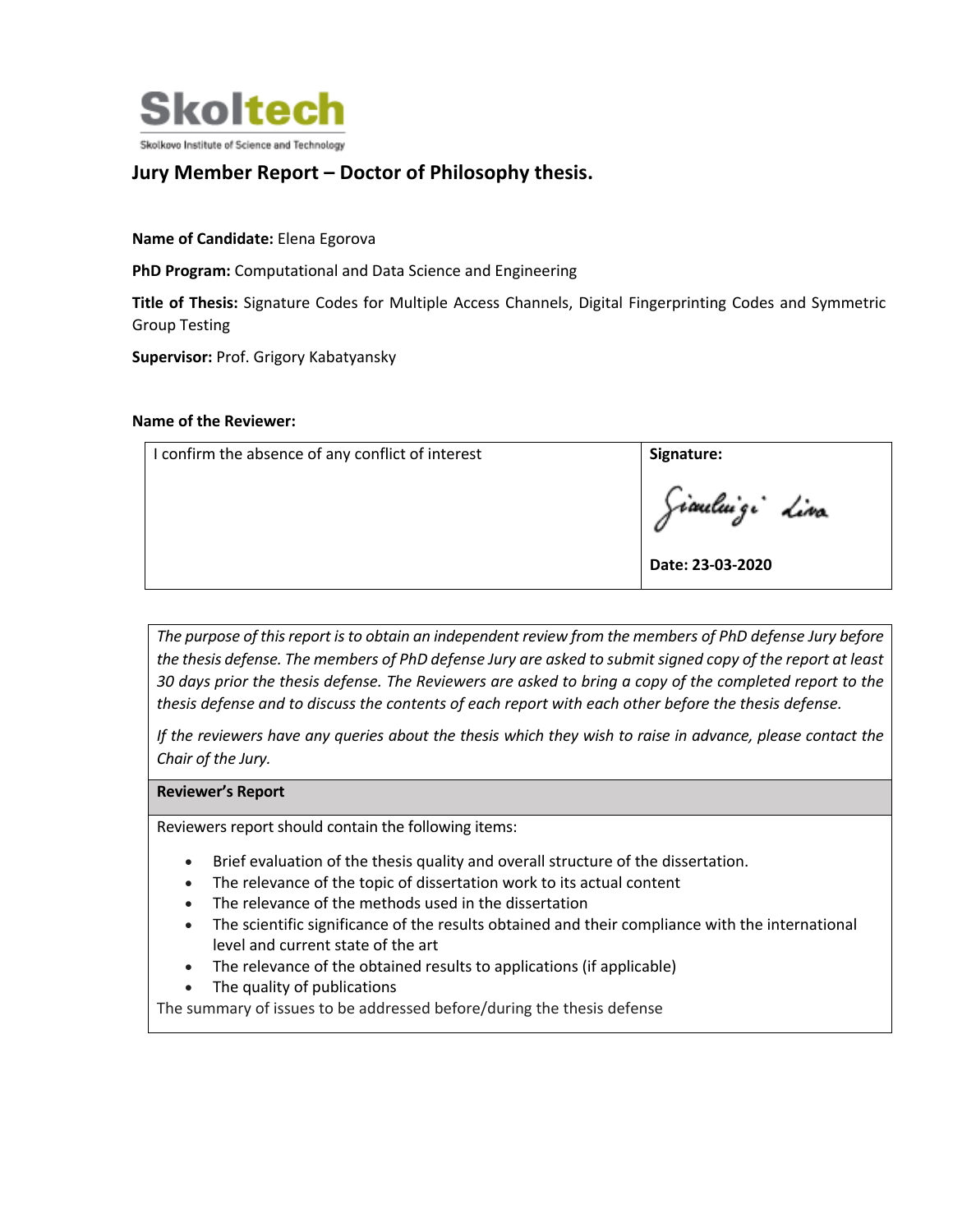The dissertation addresses the derivation of upper and lower bounds on the rate achievable by signature codes for several classes of MAC channel problems, with application to digital fingerprinting and to (symmetric) group testing. The work is presented in a clear, concise and highly insightful manner, providing all the required background (including a well-conduced literature survey) for correctly place the contributions of the thesis. The contributions are mainly contained in chapters 2 and 3, and partly in chapter 4 (which builds, in particular, on the results of chapter 2). The technical depth of the work is outstanding, and the mathematical tools used to derive the bounds (and to prove the existing of low-complexity code constructions) are sophisticated. Nevertheless, the candidate made a remarkable effort to provide the reader with a clear guidance, providing a number of impressive insights on the adopted techniques. The results achieved in the work are remarkable, since they either provide new bounds on the rate (A/B and wBAC channel) or improve over existing rates (for the care of digital fingerprinting, leveraging on the results achieved over the A channel). The constructive approaches to obtain classes of good signature codes out of know existing constructions are also particularly enlightening. Further comments follow, for each chapter.

**Chapter 1.** The chapter introduces the main notions required in the rest of the dissertation, in particular: The various MAC channels, the class of coding problems that will be treated, and the proper rate definitions. Additional tools are provided, which include the concept of partial MAC channel ordering, which will turn to be useful to obtain quickly results for some channels. The main definitions for the classical binary adder channel (BAC) are discussed, with the related rate bounds. Signature codes for several MAC channels are introduced. Finally, two applications are presented, namely symmetric combinatorial group testing and digital fingerprinting. The chapter provides an excellent survey on the topic of the thesis, and lies down a clear ground for the upcoming chapters.

**Chapter 2.** The chapter attacks the first challenge of the work, i.e., the derivation of bounds for signature codes over the A channel as well as the construction of efficiently decodable codes. After recalling the main definitions for the A channel, an approach for the derivation of the lower bound on the rates is illustrated, which relies on using the OR channel as a proxy and of the partial ordering approach (Proposition 1.1.1). Codes that can be efficiently decoded are discussed, showing how a class of asymptotically good codes exist, which enables decoding with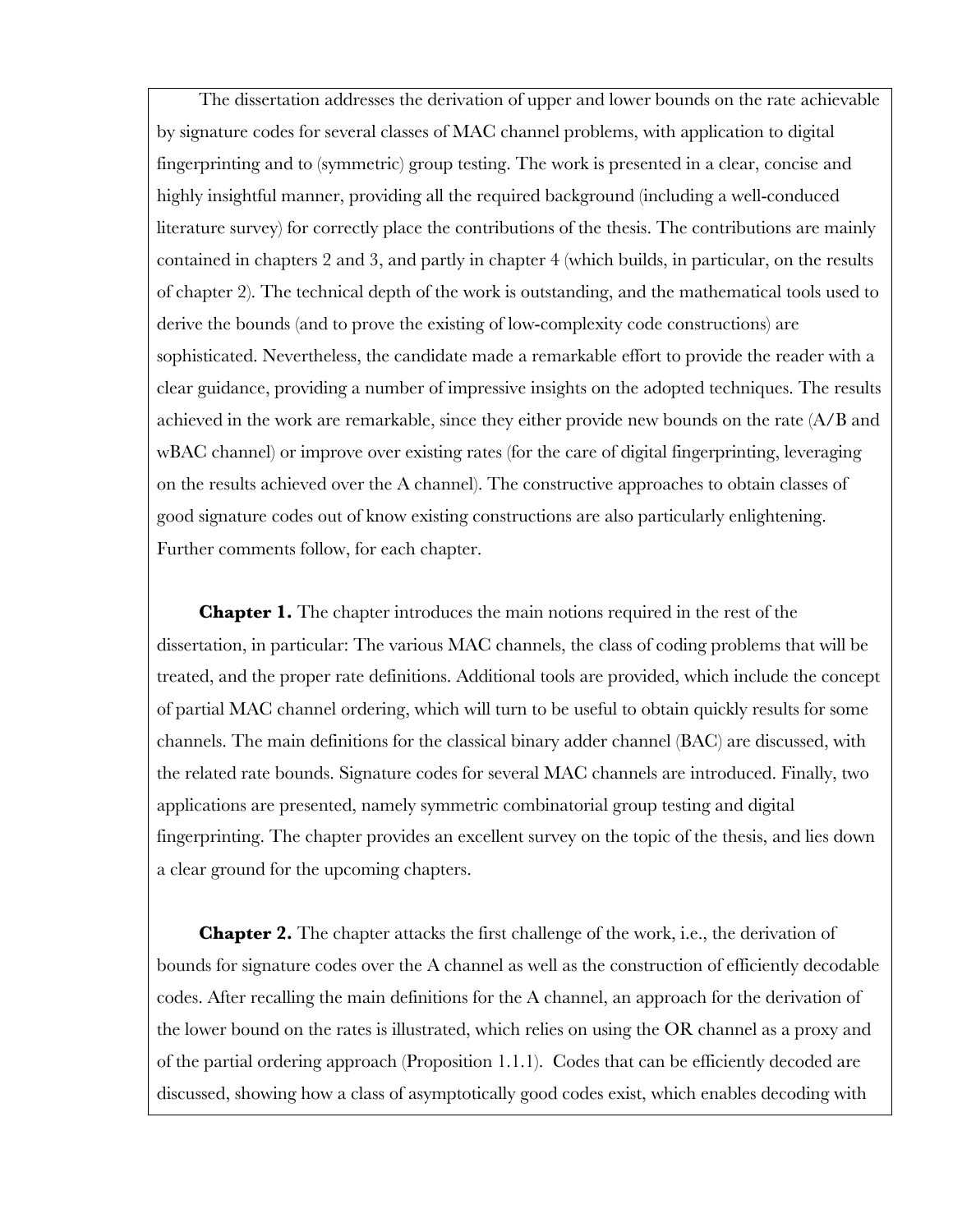polynomial complexity in n (at the cost of a rate loss w.r.t. the best rate, as a function of t). The construction is based on concatenated codes, with an outer RS codes and inner random codes. Codes that can deal with noisy outputs are also discussed, in Section 2.4. Here, an adversarial channel model is assumed. Lower bounds on the rates are derived, again, results know for the OR channel. Upper and lower bounds, in general, are derived for the A channel. The chapters contains the first major contributions, and it develops bounds and code constructions in an elegant and clever way. The adopted arguments are quite sophisticated, nevertheless the candidate made an excellent work in guiding the reader through the result, providing a number of insights for the various approaches. The technical contribution provided here is of excellent quality.

**Chapter 3.** Signature codes for the B channel are introduced, which make use of the "intensity" information. In particular, lower bounds (to the limit inferior) and upper bounds (to the limit superior) are analyzed, providing two tight inequalities to "sandwich" the actual rate. The lower bound is obtained by asymptotic enumeration applied to a random coding bound argument. The upper bound is proved by developing bounds on the R.V. associated to the set of t-elements subsets of the code. Generalizations of the B channel, and of the binary adder channel, are discussed, showing how the results for the B channel can be used to obtain alternative bounds for the binary adder channel. The adopted arguments are, again, very elegant in insightful. Attention is shifted, then, to a variant of the binary adder channel, which allows positive real weights to build superpositions of codewords. The chapter is on par of the previous one, both in terms of technical contribution (which is outstanding) and of exposition quality (which is excellent and makes the reading extremely pleasant).

**Chapter 4.** The last chapter deals with the applications identified already in the introduction, i.e., multimedia fingerprint codes, and symmetric group testing. For the first case, novel and remarkable results are obtained w.r.t. the problem of coalition attacks. More specifically, the candidate addresses the general scenario where the coalition members are allowed to chose an arbitrary linear combinations (with the only limitation of allowing positive coefficients, summing up to 1). By exploiting the results of Chapter 2 for the A channel, bounds on the achievable rates are derived, which improve on the existing bounds (that were derived by even assuming a simplified setting of pure averaging). The result is outstanding, and shows the